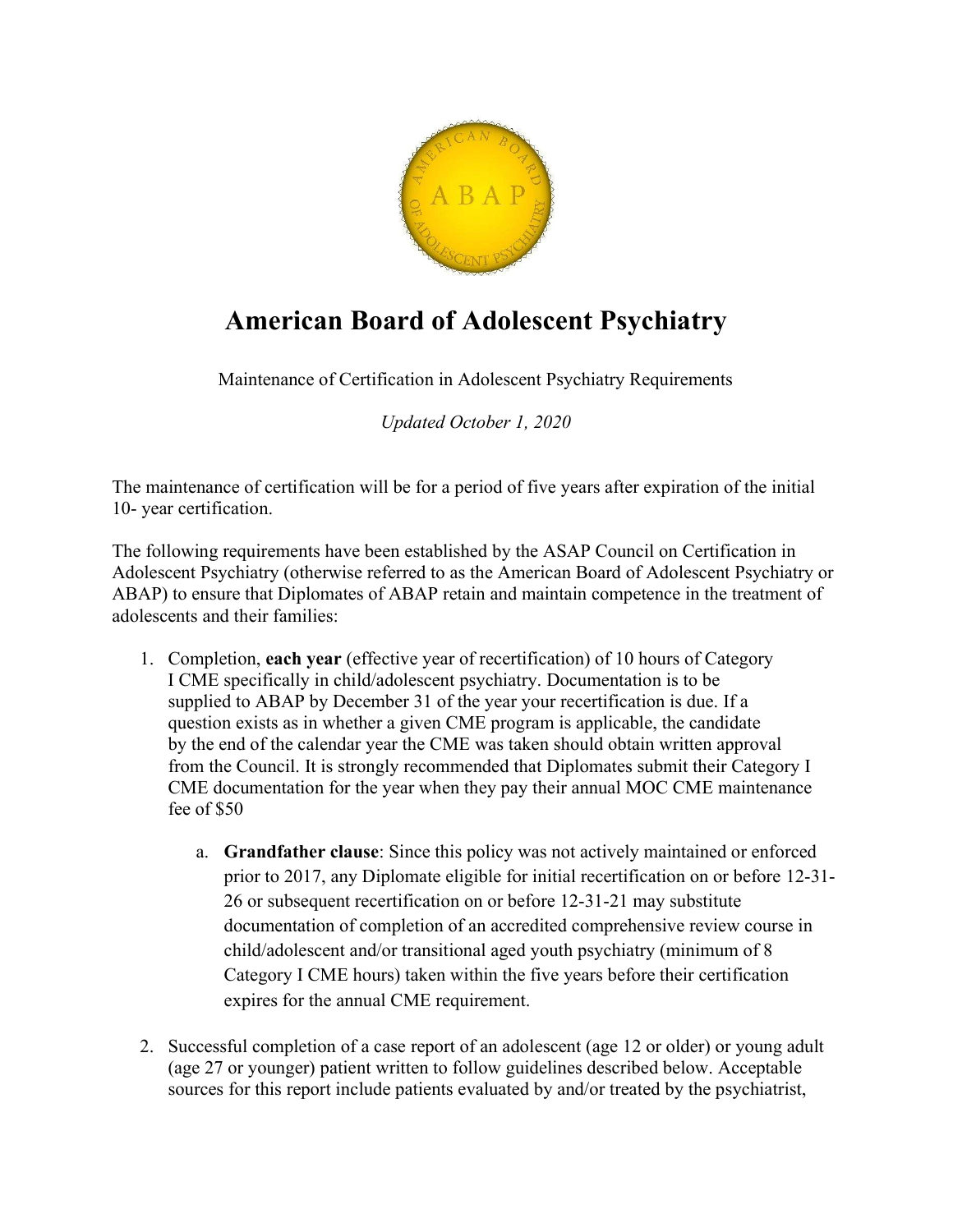patients whose treatment was supervised by the psychiatrist, or cases evaluated in the course of the psychiatrist's role as a consultant. Cases in which the psychiatrist provided medication management with another professional providing psychosocial treatment are acceptable provided the report addresses the full spectrum of the patient's treatment.

Whatever the psychiatrist's role, the evaluation report should show evidence of a high level of clinical reasoning and decision-making, and the ability to synthesize the data obtained from all relevant sources. It must include relevant cultural information and an assessment of psychological and social functioning. The treatment plan and/or recommendations should reflect patient needs and available resources. If available, information about the course of treatment and changes made in diagnosis or treatment should be presented and discussed.

After a report is reviewed by the ASAP Council on Certfication in Adolescent Psychiatry, if inadequacies are found, the report is returned to Diplomate for correction. An approved report must be on file for each Diplomate every five years or certification is revoked. While a report of an ongoing treatment case is preferred, it is also acceptable to submit a report involving a consultation/supervised case, or a reviewed case (if the Diplomate documents that they are in a position where they conduct no direct clinical care).

## Report Outline:

I. Identifying information

For example: This is a \_\_ yr old female /male, grade \_\_ student, of \_\_ ethnicity or racial group, who lives with \_\_\_\_\_.

- II. Context of the evaluation
	- a. Source of referral: for example, family doctor or PCP, parents/CAS or CYS i.e. Child Protection Services, Juvenile Justice i.e. Judge X of what court /Probation School, self.
	- b. Setting of evaluation (for example, private office, residential treatment center, community service organization)
	- c. Reason for Referral
	- d. Sources of data: documentation reviewed and source of this documentation
	- e. Participants in interview and the family or other relationship to the identified patient (IP)
	- f. Persons interviewed (for example, parents with IP; IP individually; parents without IP; IP and staff from facility; staff without IP etc.)

## III. Relevant data

- a. Chief complaint
- b. History of present illness,
- c. Past psychiatric history
- d. Relevant family, social and developmental history
- e. Cultural factors